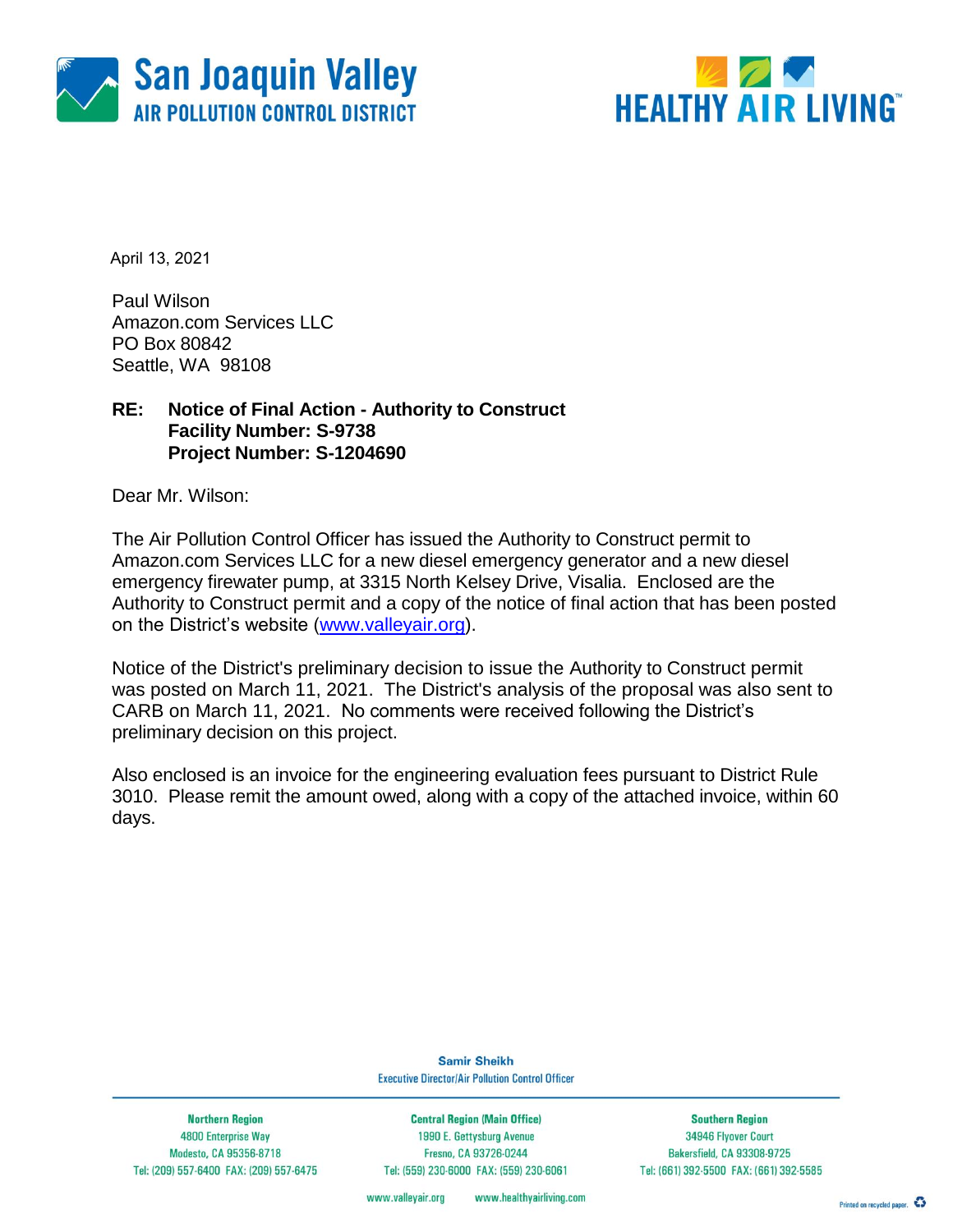Mr. Paul Wilson Page 2 April 13, 2021

Thank you for your cooperation in this matter. If you have any questions, please contact Mr. Leonard Scandura at (661) 392-5500.

Sincerely,

<u>dma </u> hema

Brian Clements Director of Permit Services

BC:dk

**Enclosures** 

cc: Courtney Graham, CARB (w/ enclosure) via email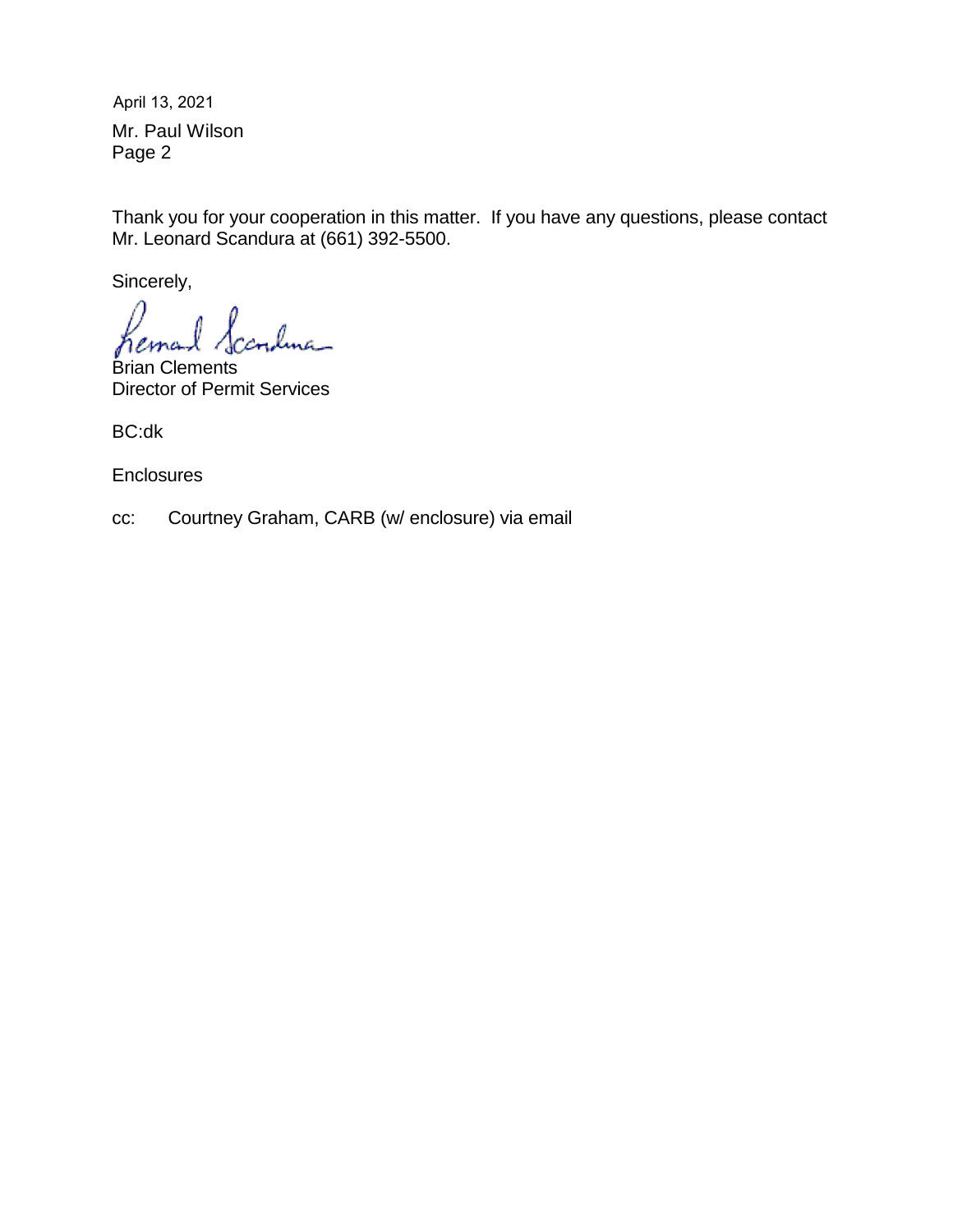



Facility # S-9738 AMAZON.COM SERVICES LLC PO BOX 80842 SEATTLE, WA 98108

## **AUTHORITY TO CONSTRUCT (ATC)**

## *QUICK START GUIDE*

- 1. **Pay Invoice**: Please pay enclosed invoice before due date.
- 2. **Fully Understand ATC**: Make sure you understand ALL conditions in the ATC prior to construction, modification and/or operation.
- 3. **Follow ATC**: You must construct, modify and/or operate your equipment as specified on the ATC. Any unspecified changes may require a new ATC.
- 4. **Notify District**: You must notify the District's Compliance Department, at the telephone numbers below, upon start-up and/or operation under the ATC. Please record the date construction or modification commenced and the date the equipment began operation under the ATC. You may NOT operate your equipment until you have notified the District's Compliance Department. A startup inspection may be required prior to receiving your Permit to Operate.
- 5. **Source Test**: Schedule and perform any required source testing. See [http://www.valleyair.org/busind/comply/source\\_testing.htm](http://www.valleyair.org/busind/comply/source_testing.htm) for source testing resources.
- 6. **Maintain Records**:Maintain all records required by ATC. Records are reviewed during every inspection (or upon request) and must be retained for at least 5 years. Sample record keeping forms can be found at http://www.valleyair.org/busind/comply/compliance\_forms.htm.

By operating in compliance, you are doing your part to improve air quality for all Valley residents.

### **For assistance, please contact District Compliance staff at any of the telephone numbers listed below.**

Samir Sheikh Executive Director/Air Pollution Control Officer

**Northern Region** 4800 Enterprise Way Modesto, CA 95356-8718 Tel: (209) 557-6400 FAX: (209) 557-6475

Central Region (Main Office) 1990 E. Gettysburg Avenue Fresna, CA 93726-0244 Tel: (559) 230-6000 FAX: (559) 230-6061

**Southern Region** 34946 Flyover Court Bakersfield, CA 93308-9725 Tel: (661) 392-5500 FAX: (661) 392-5585

www.bealthyairliving.com www.valleyair.org

Preced on recycled paper. 43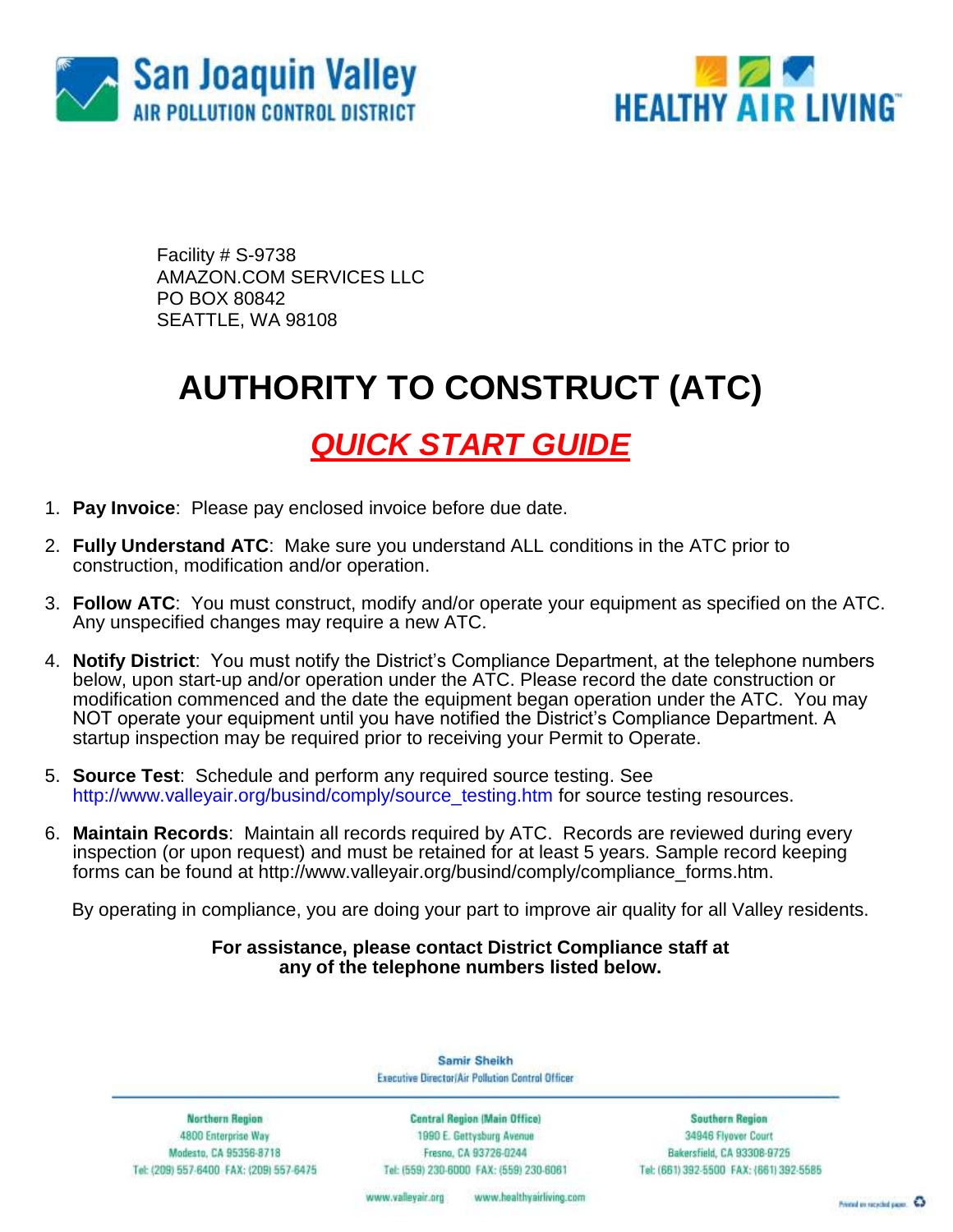



# **AUTHORITY TO CONSTRUCT**

**PERMIT NO:** S-9738-1-0 **ISSUANCE DATE:** 04/13/2021

**LEGAL OWNER OR OPERATOR:** AMAZON.COM SERVICES LLC **MAILING ADDRESS:** PO BOX 80842 SEATTLE, WA 98108

**LOCATION:** 3315 NORTH KELSEY DRIVE VISALIA, CA 93291

### **EQUIPMENT DESCRIPTION:**

909 BHP PERKINS MODEL 2806C-E18TAG3 TIER 2 CERTIFIED DIESEL-FIRED EMERGENCY STANDBY IC ENGINE POWERING AN ELECTRICAL GENERATOR

### **CONDITIONS**

- 1. No air contaminant shall be released into the atmosphere which causes a public nuisance. [District Rule 4102]
- 2. No air contaminant shall be discharged into the atmosphere for a period or periods aggregating more than three minutes in any one hour which is as dark as, or darker than, Ringelmann 1 or 20% opacity. [District Rule 4101]
- 3. Particulate matter emissions shall not exceed 0.1 grains/dscf in concentration. [District Rule 4201]
- 4. The exhaust stack shall vent vertically upward. The vertical exhaust flow shall not be impeded by a rain cap (flapper ok), roof overhang, or any other obstruction. [District Rule 4102]
- 5. This engine shall be equipped with a non-resettable hour meter with a minimum display capability of 9,999 hours, unless the District determines that a non-resettable hour meter with a different minimum display capability is appropriate in consideration of the historical use of the engine and the owner or operator's compliance history. [District Rule 4702 and 17 CCR 93115]
- 6. Only CARB certified diesel fuel containing not more than 0.0015% sulfur by weight is to be used. [District Rules 2201 and 4801, and 17 CCR 93115]
- 7. Emissions from this IC engine shall not exceed any of the following limits: 3.88 g-NOx/bhp-hr, 0.6 g-CO/bhp-hr, or 0.08 g-VOC/bhp-hr. [District Rule 2201 and 17 CCR 93115]
- 8. Emissions from this IC engine shall not exceed 0.05 g-PM10/bhp-hr based on USEPA certification using ISO 8178 test procedure. [District Rules 2201 and 4102, and 17 CCR 93115]

#### CONDITIONS CONTINUE ON NEXT PAGE

**YOU MUST NOTIFY THE DISTRICT COMPLIANCE DIVISION AT (661) 392-5500 WHEN CONSTRUCTION IS COMPLETED AND PRIOR TO OPERATING THE EQUIPMENT OR MODIFICATIONS AUTHORIZED BY THIS AUTHORITY TO CONSTRUCT.** This is NOT a PERMIT TO OPERATE. Approval or denial of a PERMIT TO OPERATE will be made after an inspection to verify that the equipment has been constructed in accordance with the approved plans, specifications and conditions of this Authority to Construct, and to determine if the equipment can be operated in compliance with all Rules and Regulations of the San Joaquin Valley Unified Air Pollution Control District. Unless construction has commenced pursuant to Rule 2050, this Authority to Construct shall expire and application shall be cancelled two years from the date of issuance. The applicant is responsible for complying with all laws, ordinances and regulations of all other governmental agencies which may pertain to the above equipment.

Samir Sheikh, Executive Director / APCO

permant (scondina

Brian Clements, Director of Permit Services S-9738-1-0 : Apr 13 2021 10:28AM -- KLEVANND : Joint Inspection NOT Required

Southern Regional Office • 34946 Flyover Court • Bakersfield, CA 93308 • (661) 392-5500 • Fax (661) 392-5585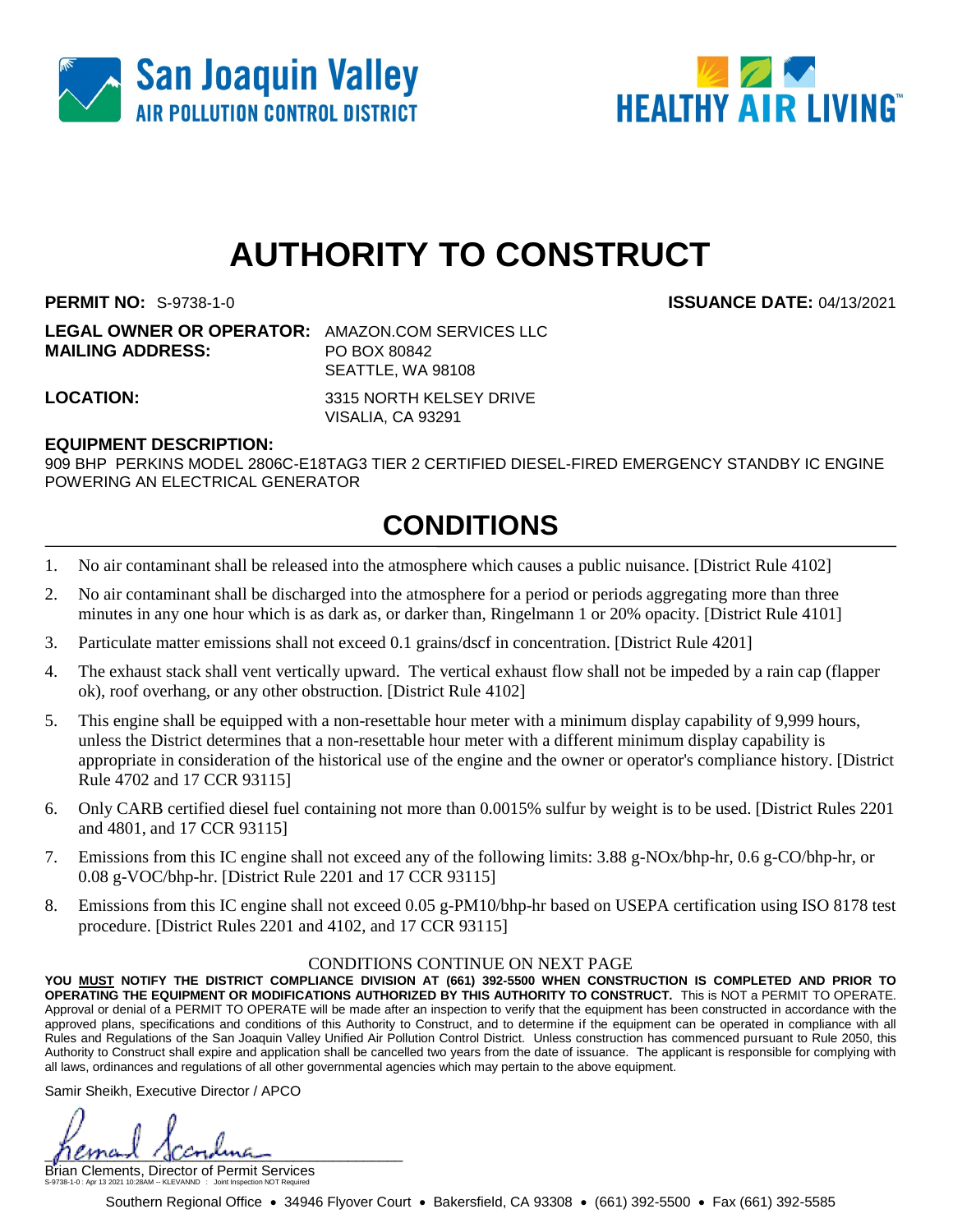- 9. This engine shall be operated and maintained in proper operating condition as recommended by the engine manufacturer or emissions control system supplier. [District Rule 4702]
- 10. During periods of operation for maintenance, testing, and required regulatory purposes, the permittee shall monitor the operational characteristics of the engine as recommended by the manufacturer or emission control system supplier (for example: check engine fluid levels, battery, cables and connections; change engine oil and filters; replace engine coolant; and/or other operational characteristics as recommended by the manufacturer or supplier). [District Rule 4702]
- 11. An emergency situation is an unscheduled electrical power outage caused by sudden and reasonably unforeseen natural disasters or sudden and reasonably unforeseen events beyond the control of the permittee. [District Rule 4702 and 17 CCR 93115]
- 12. This engine shall not be used to produce power for the electrical distribution system, as part of a voluntary utility demand reduction program, or for an interruptible power contract. [District Rule 4702 and 17 CCR 93115]
- 13. The permittee shall maintain monthly records of emergency and non-emergency operation. Records shall include the number of hours of emergency operation, the date and number of hours of all testing and maintenance operations, the purpose of the operation (for example: load testing, weekly testing, rolling blackout, general area power outage, etc.) and records of operational characteristics monitoring. For units with automated testing systems, the operator may, as an alternative to keeping records of actual operation for testing purposes, maintain a readily accessible written record of the automated testing schedule. [District Rule 4702 and 17 CCR 93115]
- 14. This engine shall be operated only for testing and maintenance of the engine, required regulatory purposes, and during emergency situations. Operation of the engine for maintenance, testing, and required regulatory purposes shall not exceed 50 hours per calendar year. [District Rules 2201, 4102, and 4702, and 17 CCR 93115]
- 15. The permittee shall maintain monthly records of the type of fuel purchased. [District Rule 4702 and 17 CCR 93115]
- 16. All records shall be maintained and retained on-site for a minimum of five (5) years, and shall be made available for District inspection upon request. [District Rule 4702 and 17 CCR 93115]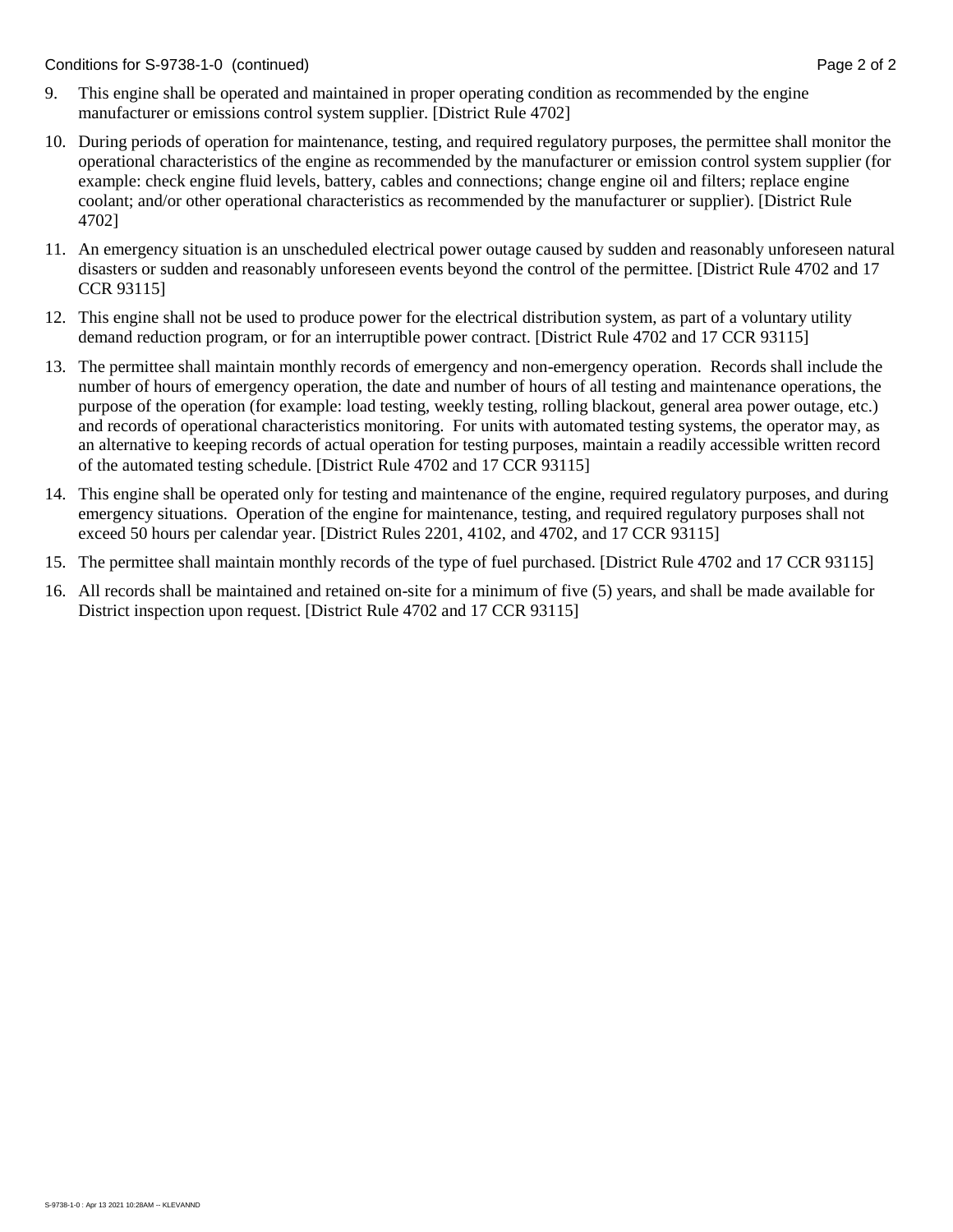



# **AUTHORITY TO CONSTRUCT**

**PERMIT NO:** S-9738-2-0 **ISSUANCE DATE:** 04/13/2021

**LEGAL OWNER OR OPERATOR:** AMAZON.COM SERVICES LLC **MAILING ADDRESS:** PO BOX 80842 SEATTLE, WA 98108

**LOCATION:** 3315 NORTH KELSEY DRIVE VISALIA, CA 93291

### **EQUIPMENT DESCRIPTION:**

488 BHP CATERPILLAR MODEL C18HO-UFAD12 TIER 3 CERTIFIED DIESEL-FIRED EMERGENCY IC ENGINE POWERING A FIREWATER PUMP

### **CONDITIONS**

- 1. No air contaminant shall be released into the atmosphere which causes a public nuisance. [District Rule 4102]
- 2. No air contaminant shall be discharged into the atmosphere for a period or periods aggregating more than three minutes in any one hour which is as dark as, or darker than, Ringelmann 1 or 20% opacity. [District Rule 4101]
- 3. Particulate matter emissions shall not exceed 0.1 grains/dscf in concentration. [District Rule 4201]
- 4. The exhaust stack shall vent vertically upward. The vertical exhaust flow shall not be impeded by a rain cap (flapper ok), roof overhang, or any other obstruction. [District Rule 4102]
- 5. This engine shall be equipped with a non-resettable hour meter with a minimum display capability of 9,999 hours, unless the District determines that a non-resettable hour meter with a different minimum display capability is appropriate in consideration of the historical use of the engine and the owner or operator's compliance history. [District Rule 4702 and 17 CCR 93115]
- 6. Only CARB certified diesel fuel containing not more than 0.0015% sulfur by weight is to be used. [District Rules 2201 and 4801, and 17 CCR 93115]
- 7. Emissions from this IC engine shall not exceed any of the following limits: 2.88 g-NOx/bhp-hr, 0.45 g-CO/bhp-hr, or 0.04 g-VOC/bhp-hr. [District Rule 2201 and 17 CCR 93115]
- 8. Emissions from this IC engine shall not exceed 0.07 g-PM10/bhp-hr based on USEPA certification using ISO 8178 test procedure. [District Rules 2201 and 4102, and 17 CCR 93115]

#### CONDITIONS CONTINUE ON NEXT PAGE

**YOU MUST NOTIFY THE DISTRICT COMPLIANCE DIVISION AT (661) 392-5500 WHEN CONSTRUCTION IS COMPLETED AND PRIOR TO OPERATING THE EQUIPMENT OR MODIFICATIONS AUTHORIZED BY THIS AUTHORITY TO CONSTRUCT.** This is NOT a PERMIT TO OPERATE. Approval or denial of a PERMIT TO OPERATE will be made after an inspection to verify that the equipment has been constructed in accordance with the approved plans, specifications and conditions of this Authority to Construct, and to determine if the equipment can be operated in compliance with all Rules and Regulations of the San Joaquin Valley Unified Air Pollution Control District. Unless construction has commenced pursuant to Rule 2050, this Authority to Construct shall expire and application shall be cancelled two years from the date of issuance. The applicant is responsible for complying with all laws, ordinances and regulations of all other governmental agencies which may pertain to the above equipment.

Samir Sheikh, Executive Director / APCO

 $\mu$ 

Brian Clements, Director of Permit Services S-9738-2-0 : Apr 13 2021 10:28AM -- KLEVANND : Joint Inspection NOT Required

Southern Regional Office • 34946 Flyover Court • Bakersfield, CA 93308 • (661) 392-5500 • Fax (661) 392-5585